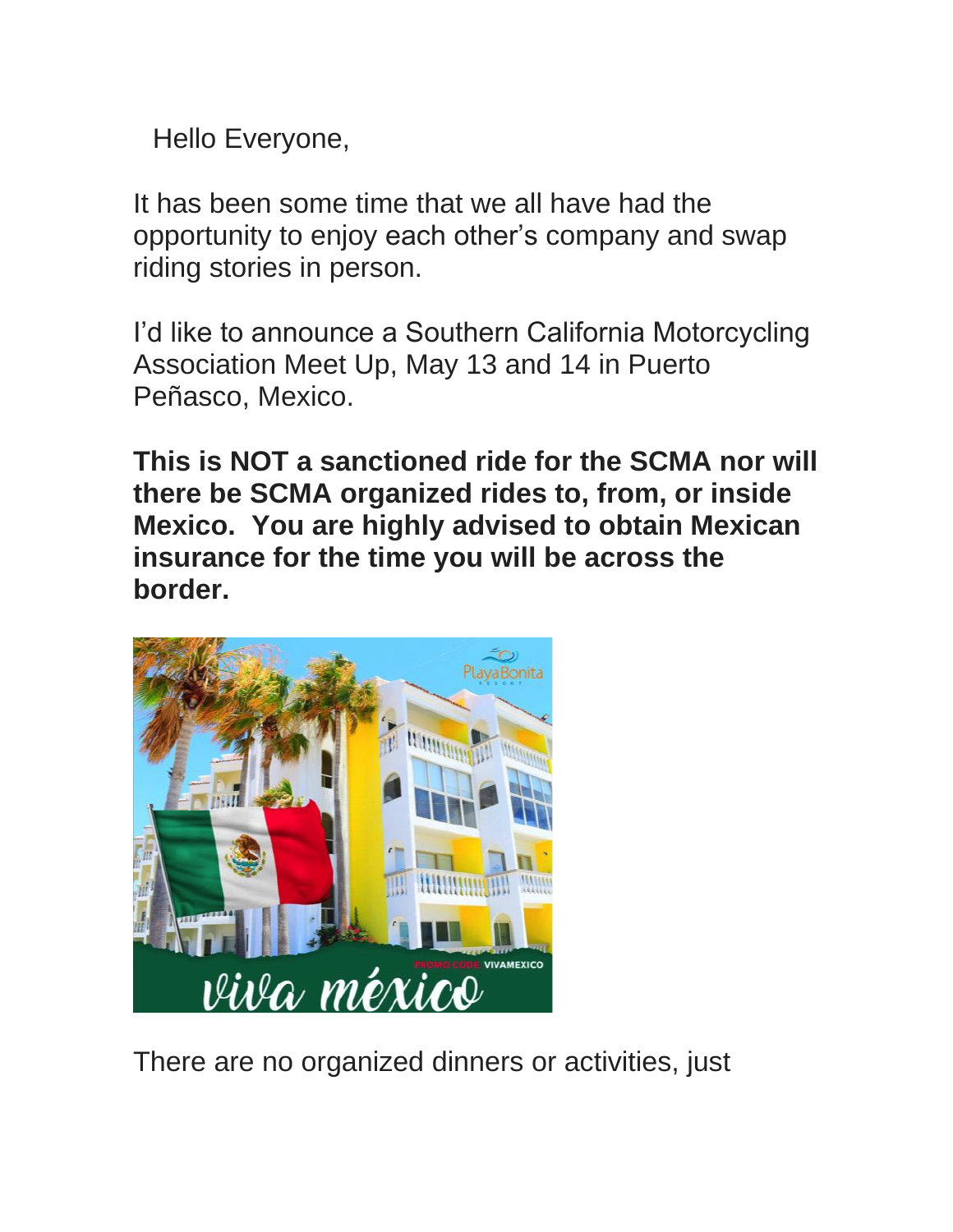hanging out with each other in Oscar's beautiful resort. You are free to head into town or stay the entire time at the resort.

Oscar has obtained special discounts for us - please do not use their website for making reservations as you will NOT receive the group rate.

- Please call [888-232-8142](tel:8882328142) or [855-271-9685](tel:8552719685) toll-free. Make your reservation under #57104 - This number goes directly to the reservations dept. and the rate is \$129.00 per room per night tax included.

We hope you can find the time to attend. My wife and I will enjoy seeing you there by the pool!

**Ride Safe, Mark Burdick Chairman, Southern California Motorcycling Association** [www.sc-ma.com](http://www.sc-ma.com/) **(713) 443-8349**